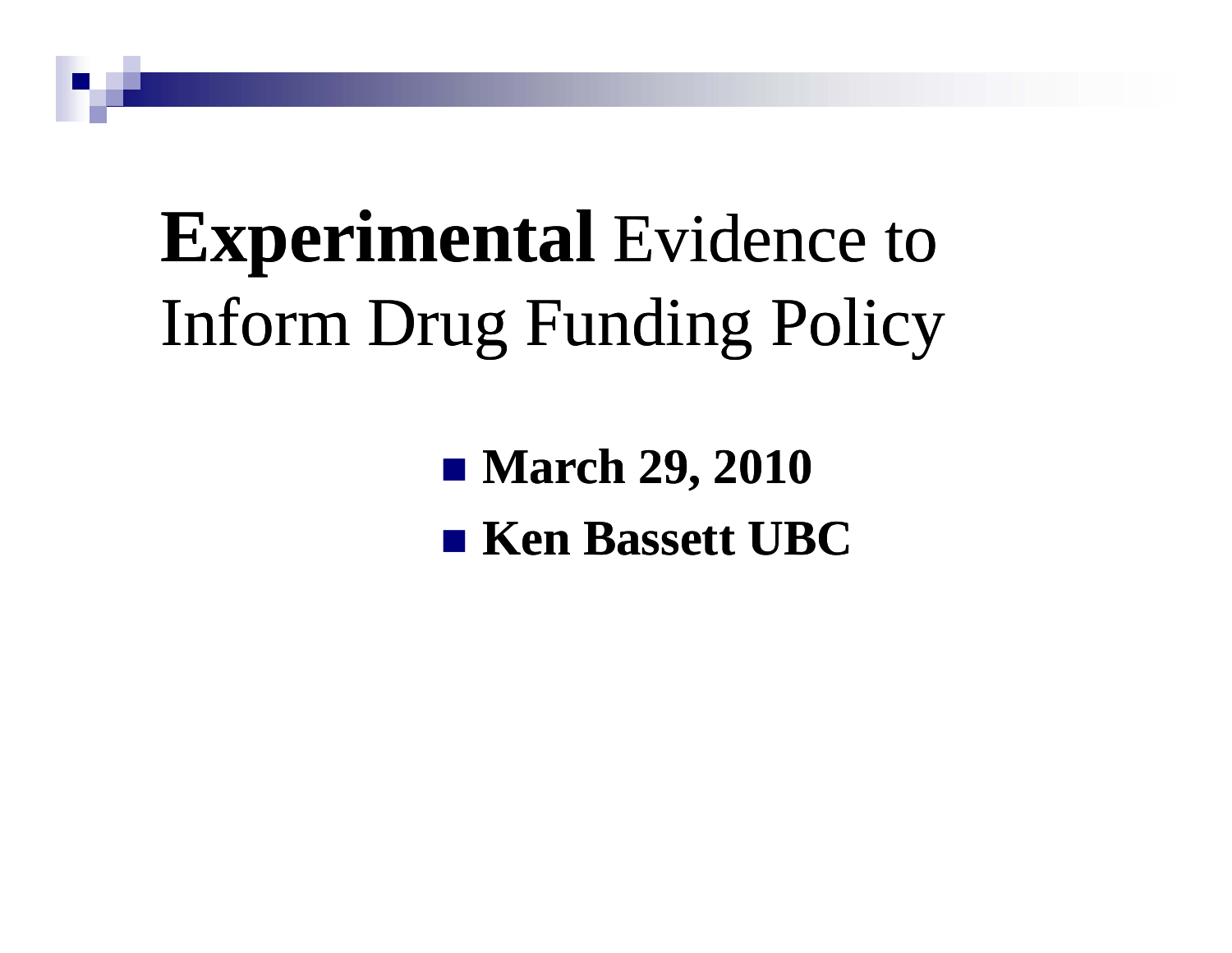#### **Overview**

- **Provincial drug funding policy**
- **Exaluative framework**
- Examples
	- □ Drug Classes (statins, tryptans)
	- TZDs
	- □ Donepezil
	- □ Coxibs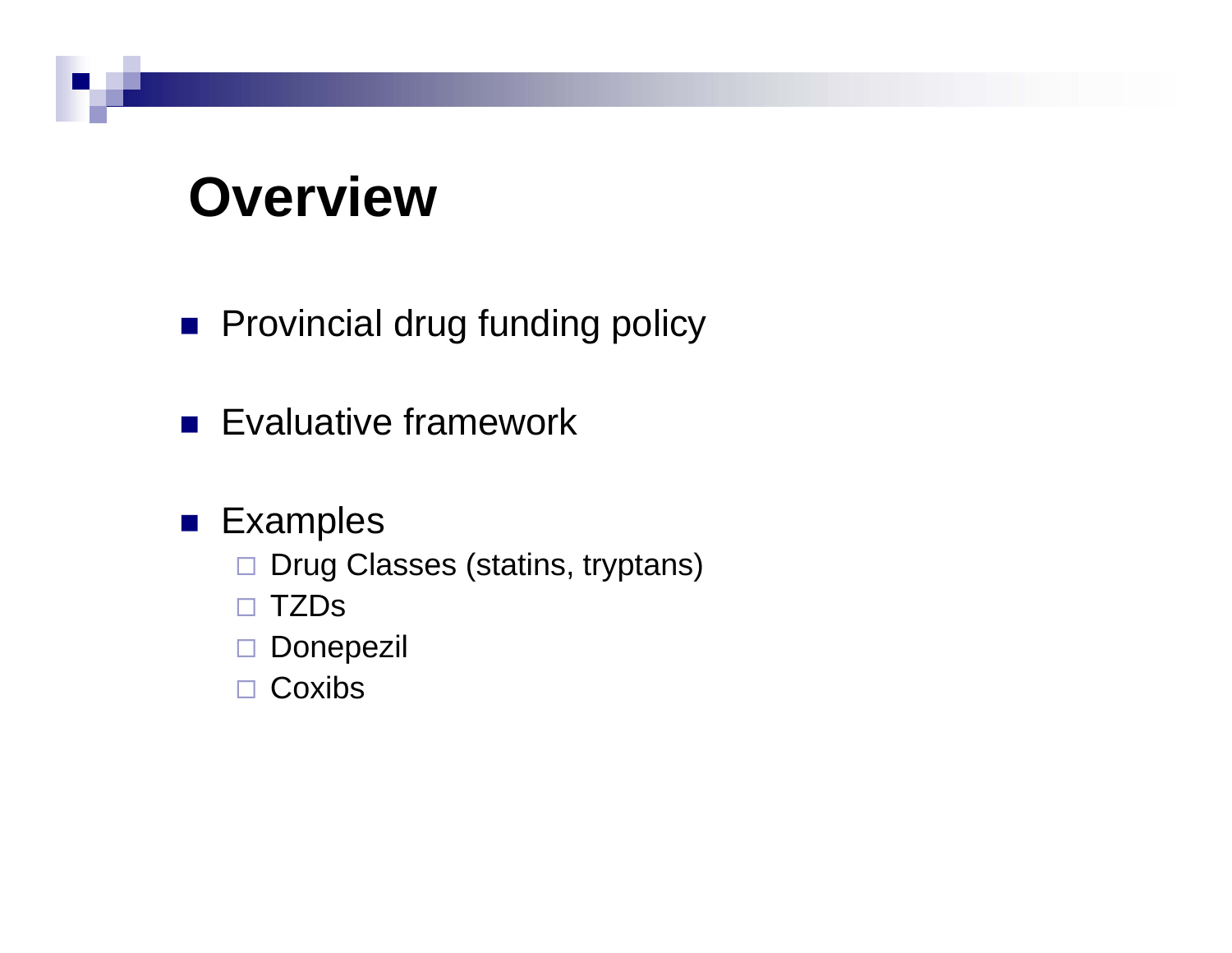#### **OverviewAssumptions**

 $\blacksquare$  Levels of evidence known

 $\blacksquare$  Context is everything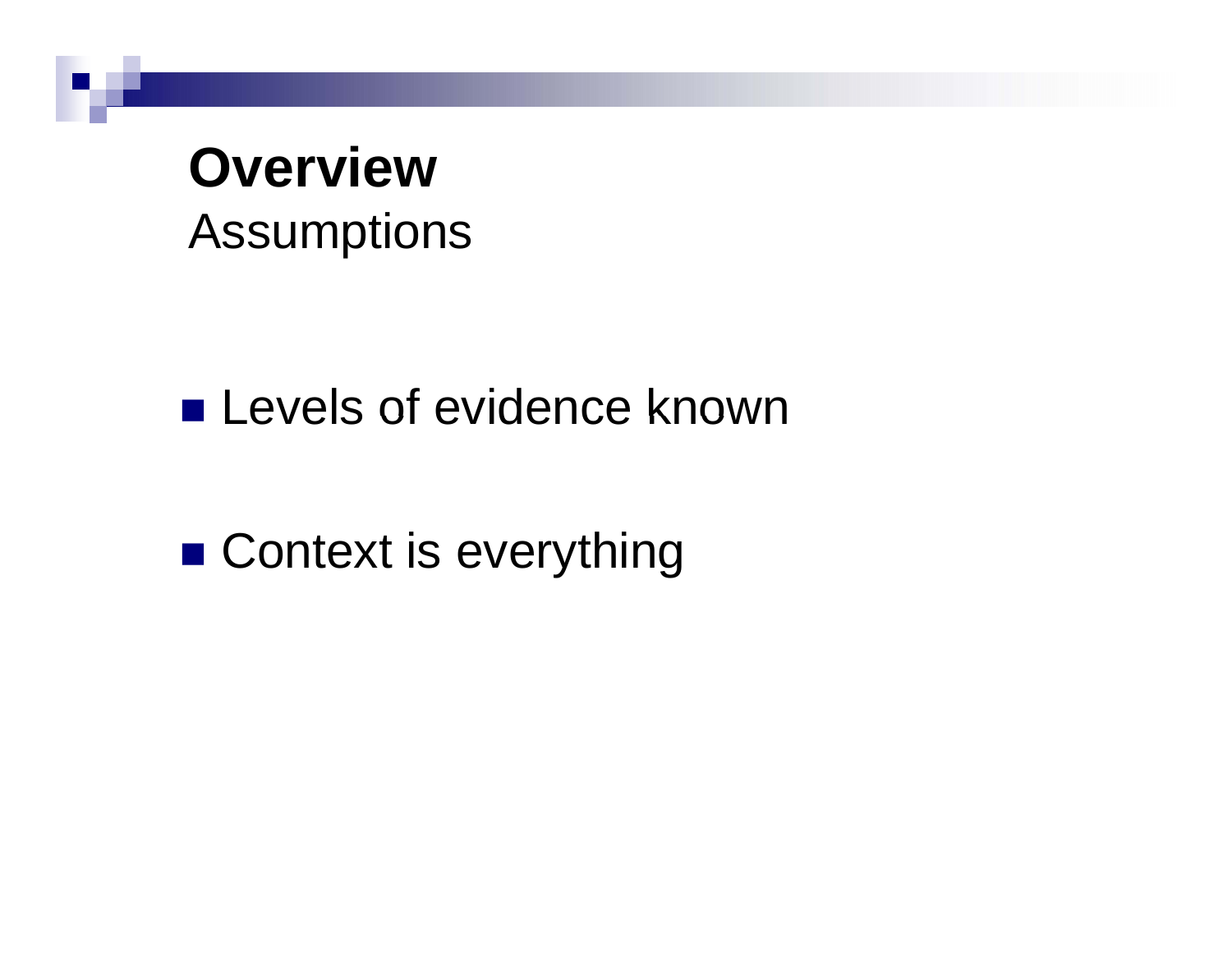**Provincial Drug Funding Policy Overview** 

- Federal government licenses □Regulated
- **Provincial governments pay** □ Unregulated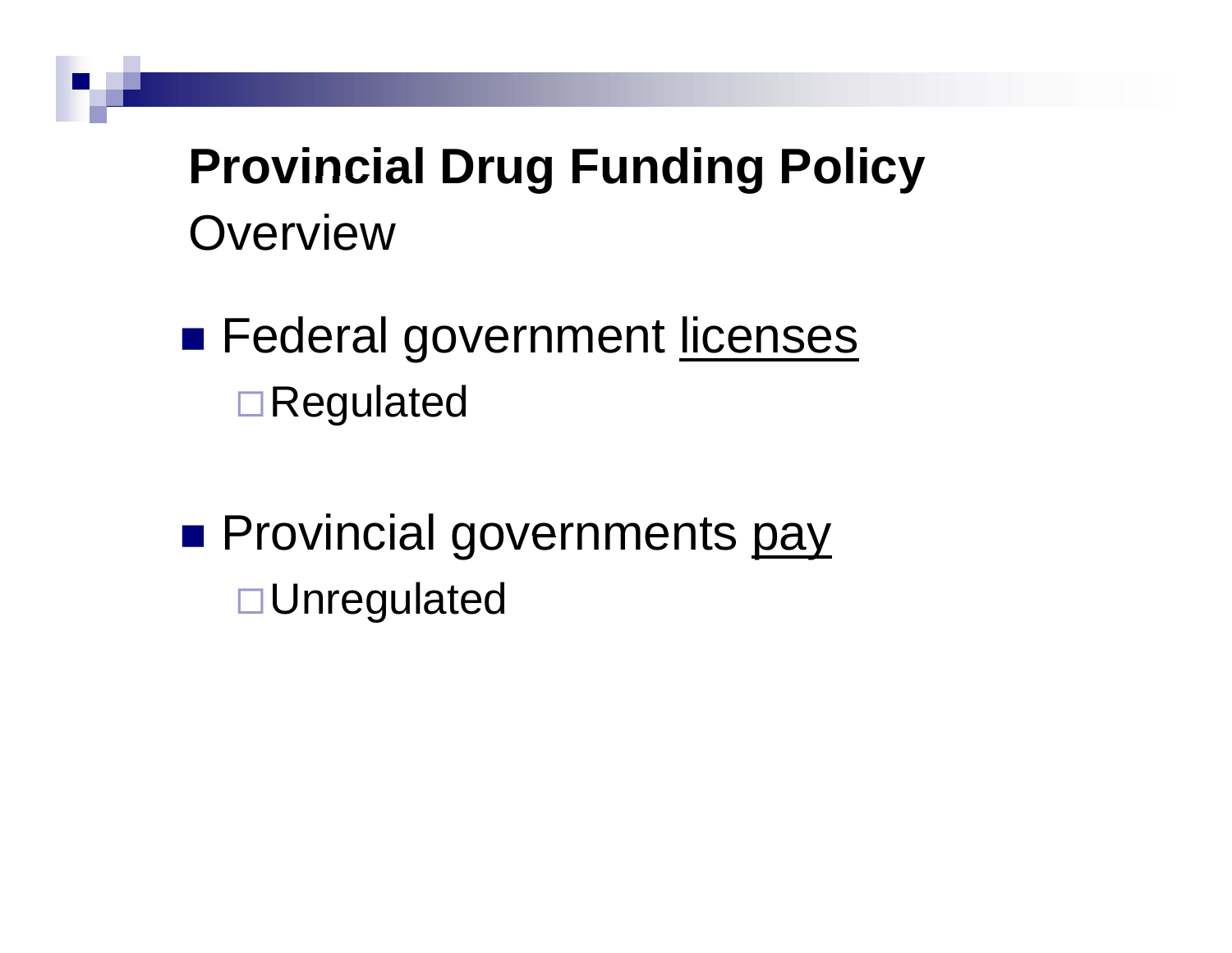#### **Provincial Drug Funding Policy** Overview **(cont.)**

■ A committee considers □ Benefit/harm evidence □Price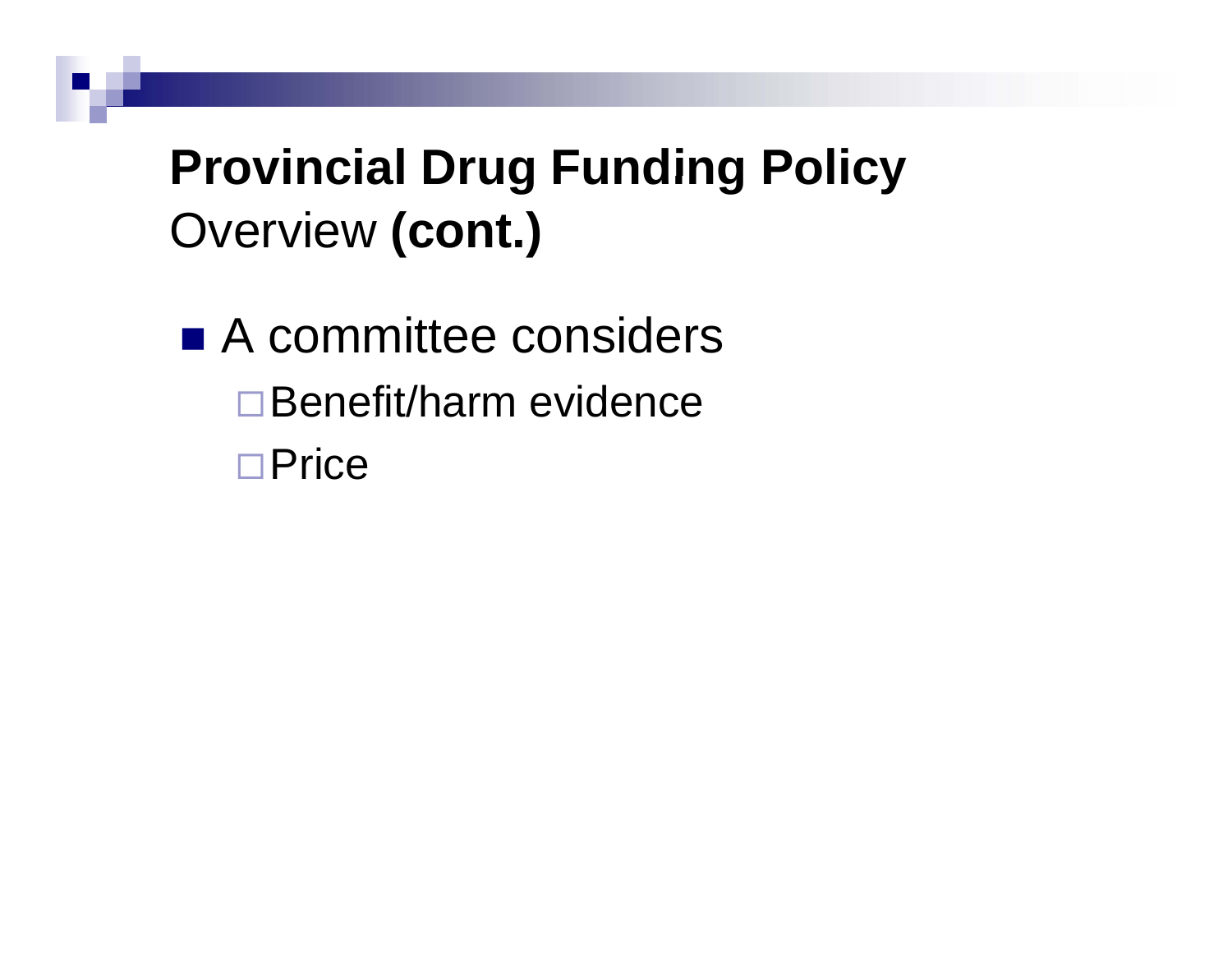#### **Provincial Drug Funding Policy** Overview **(cont.)**

**■ Rationing** 

■ Seldom reversible Yes, stays yes

■ Seldom controllable □ Partial yes, difficult to limit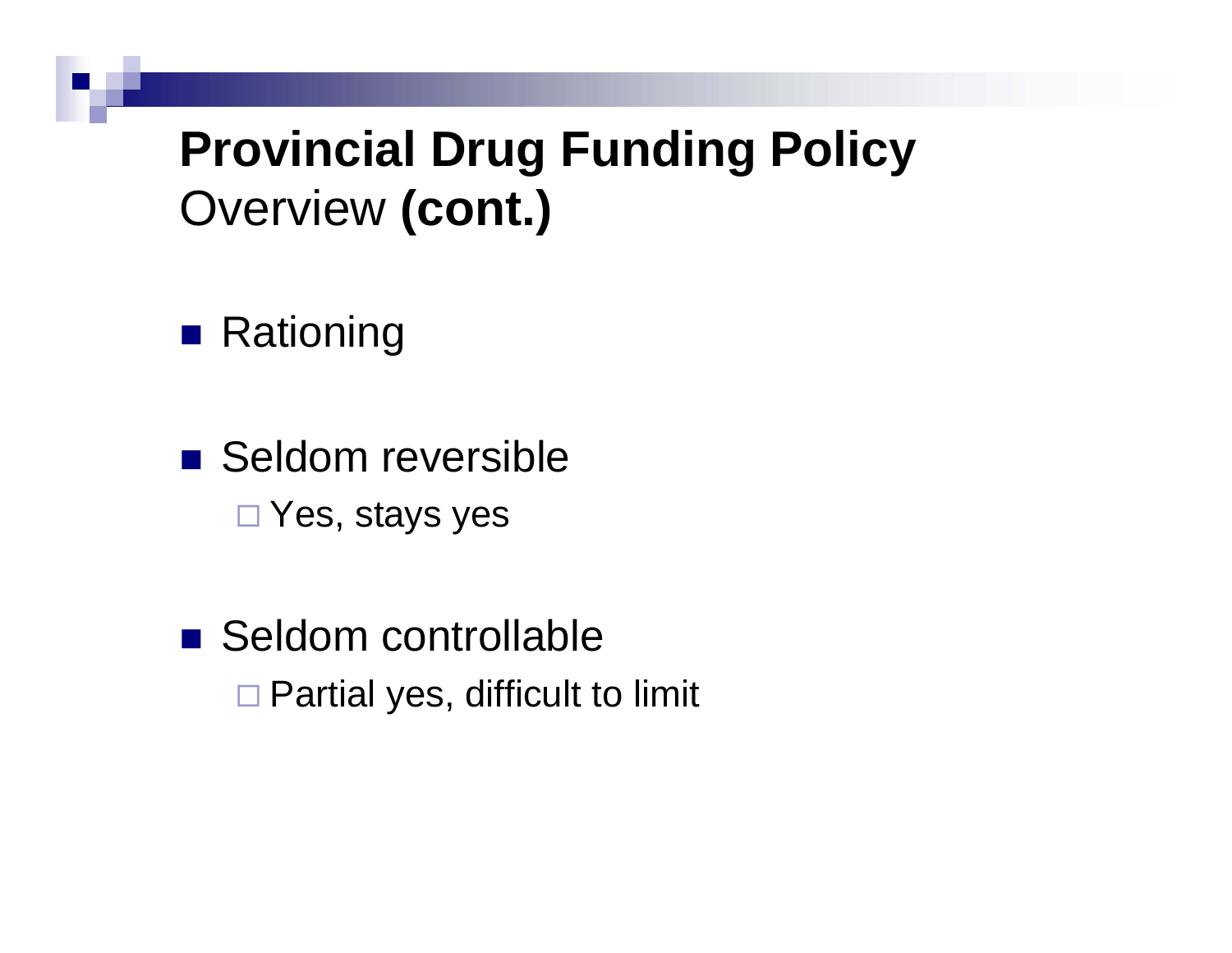## **Provincial Drug Funding Policy** Rules of Evidence/How to say 'No'

- 1.Manufacturers bear the burden of proof of benefit versus harm
- Default position: inadequate evidence of net benefit  $=$  Do Not List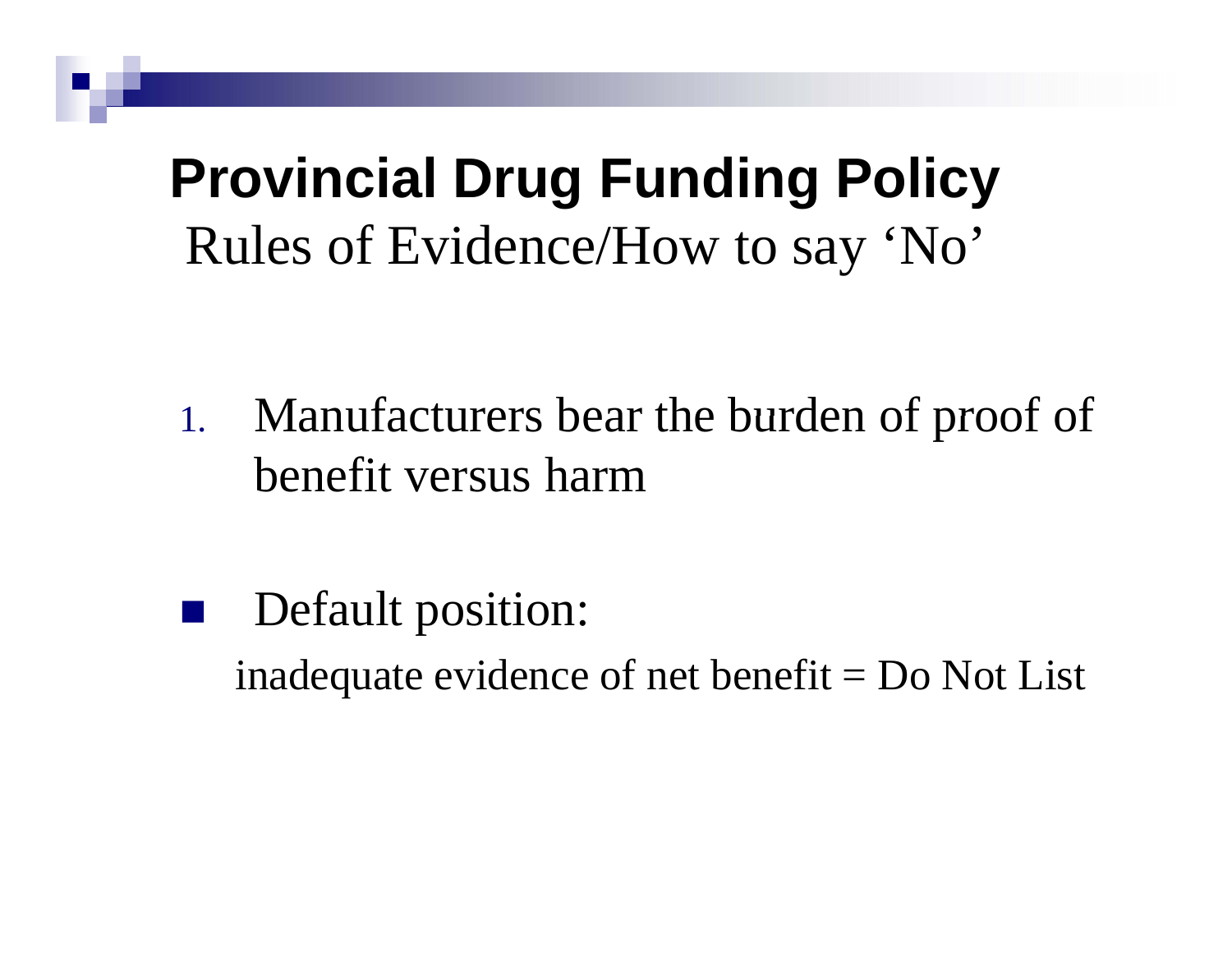#### **Provincial Drug Funding Policy**  Rules of Evidence/How to say 'No' **(cont.)**

- 2. Provincial Drug Plans determine:
- **Strength of evidence** 
	- $\Box$  *necessary conditions*
		- *quality and quantity*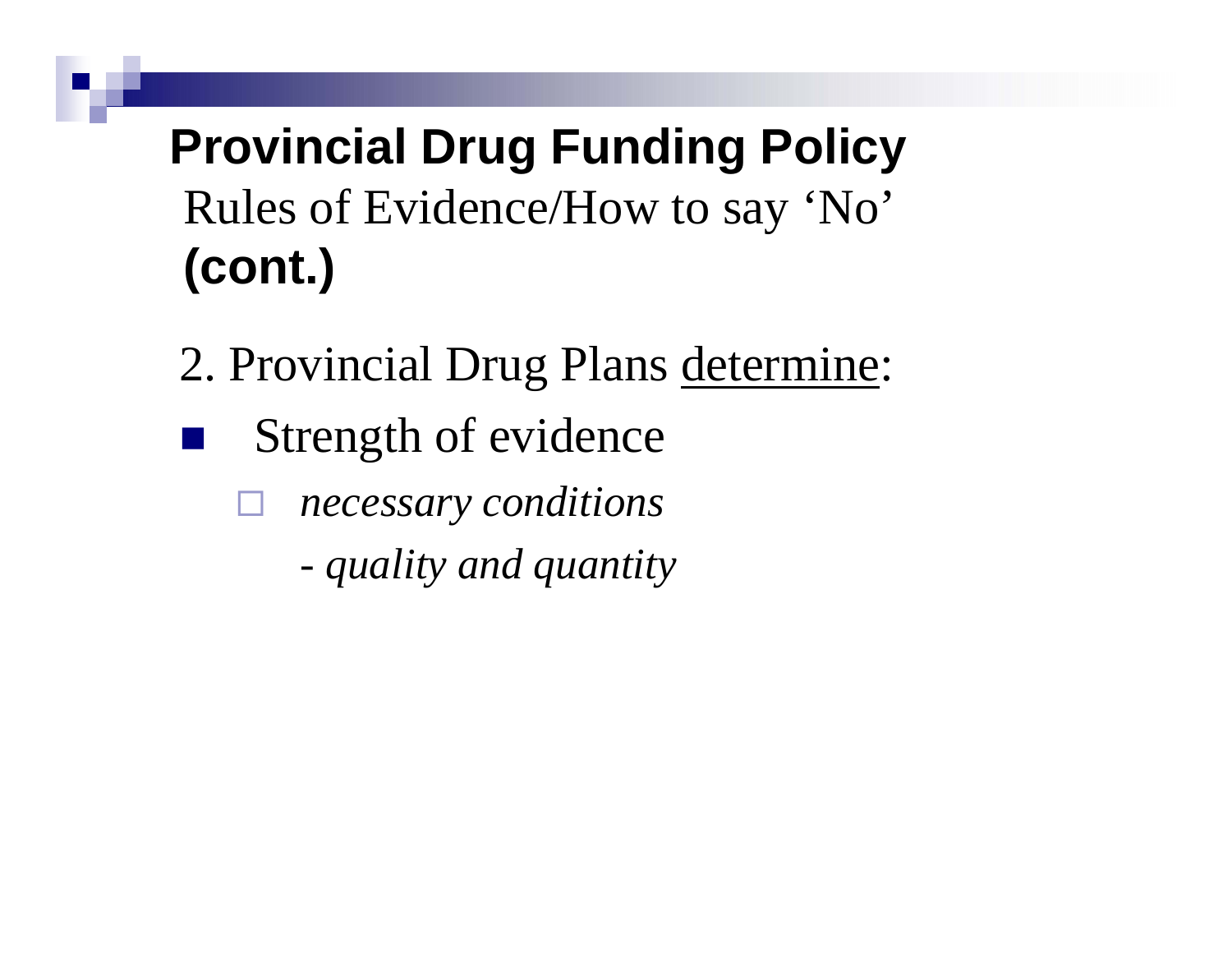#### **Provincial Drug Funding Policy** Rules of Evidence/How to say 'No' **( ) cont.**

- 3. Provincial Drug Plans determine:
- Magnitude of effect
	- $\Box$  *sufficient conditions*
		- p. Clinical significance of outcome measures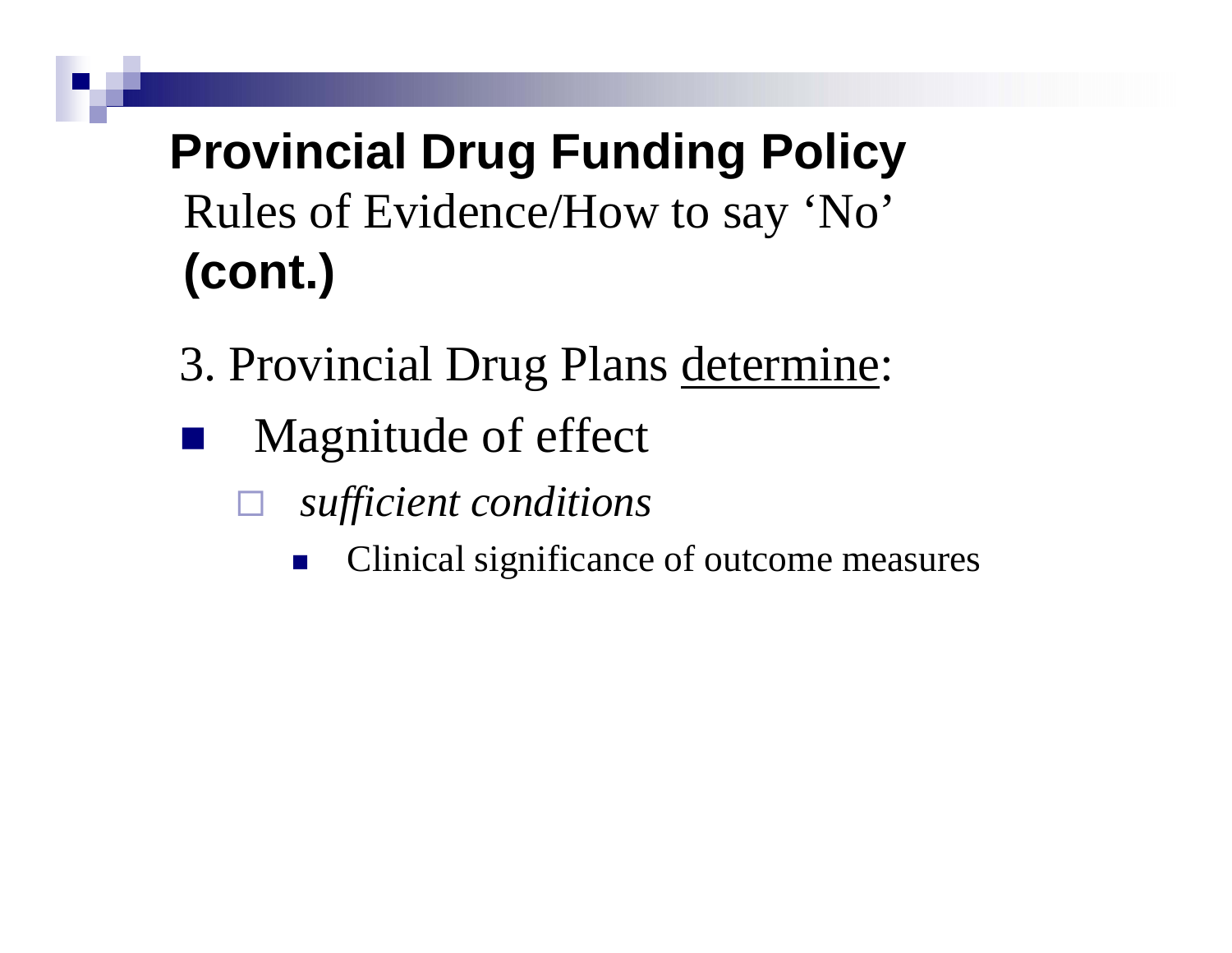#### **Provincial Drug Funding Policy** Examples

- Type 1 **□First of Class** 
	- **E** establishes evaluative framework
- $\blacksquare$  Type 2 □ Addition to Class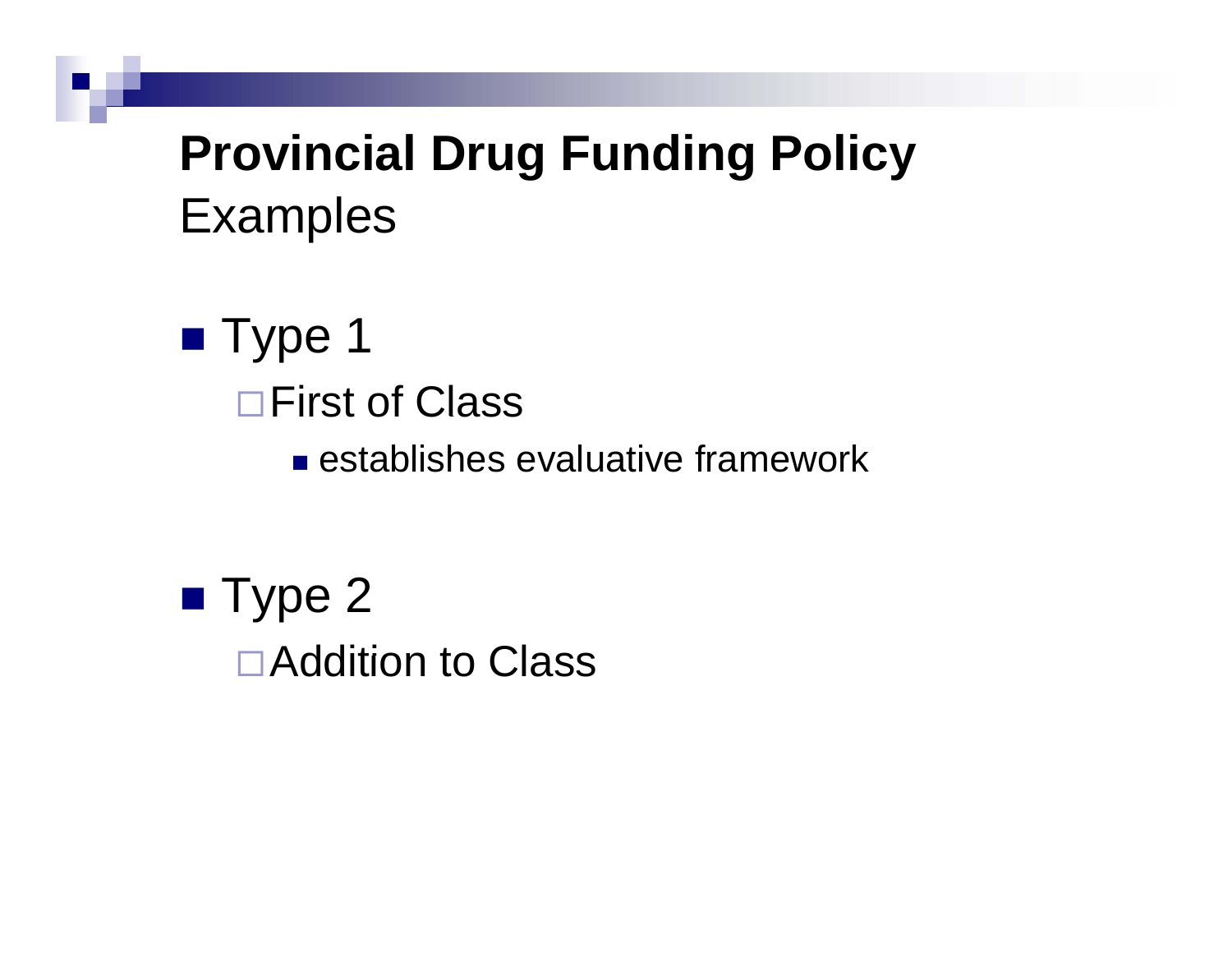#### **Provincial Drug Funding Policy** Example 1.

- First of Class
	- $\square$  < 10%
	- **□Evaluative framework** 
		- $\blacksquare$  Focus on pharmacology; is it a new Class?
		- Manufacturer must justify net benefit versus placebo
		- Key issue: clinical outcome measures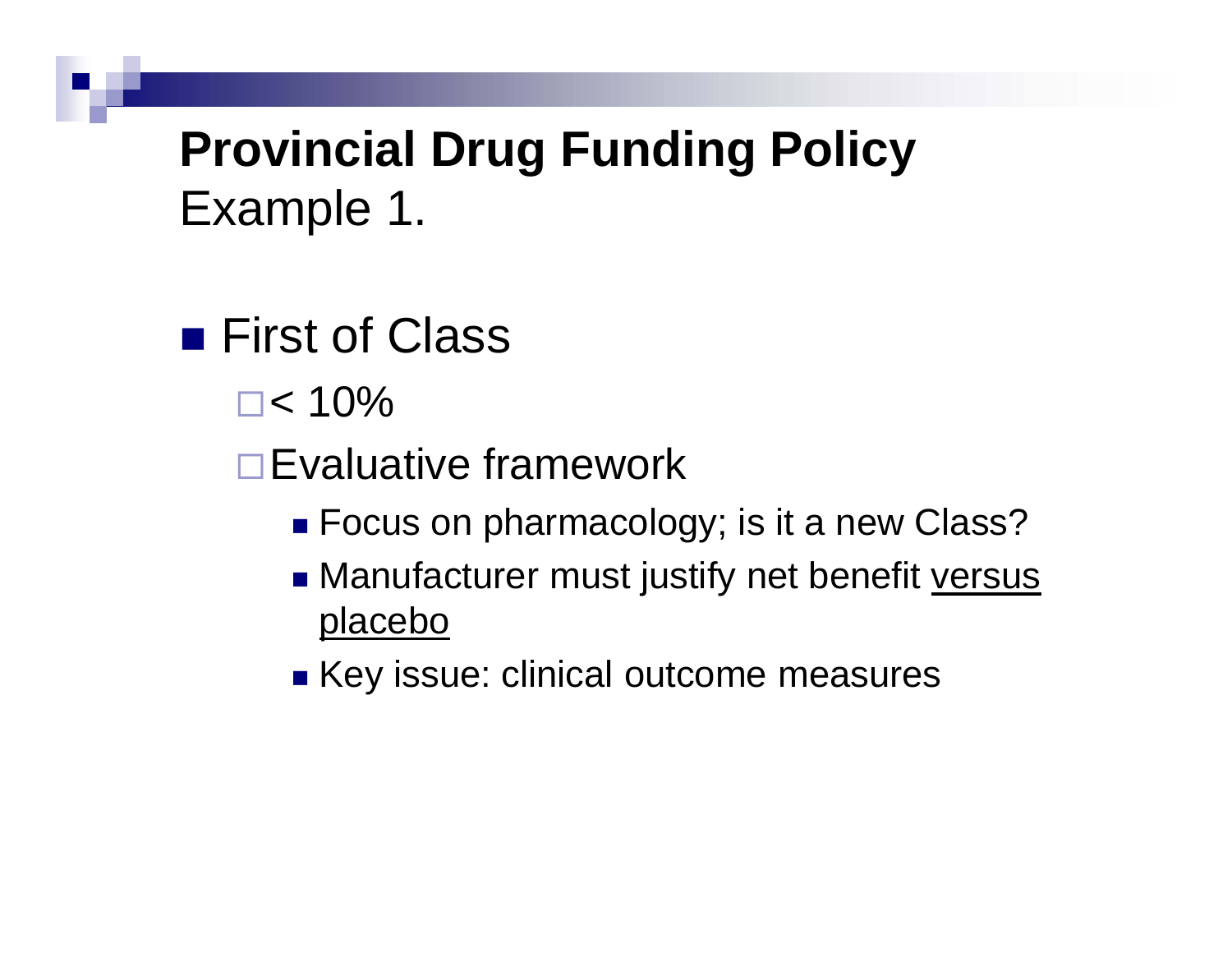#### **Provincial Drug Funding Policy** Example 1. First in Class

■ Donepezil

□ Licensed by Health Canada, 1999

□ Submitted to BC Drug Plan for Alzheimer's patients in 2000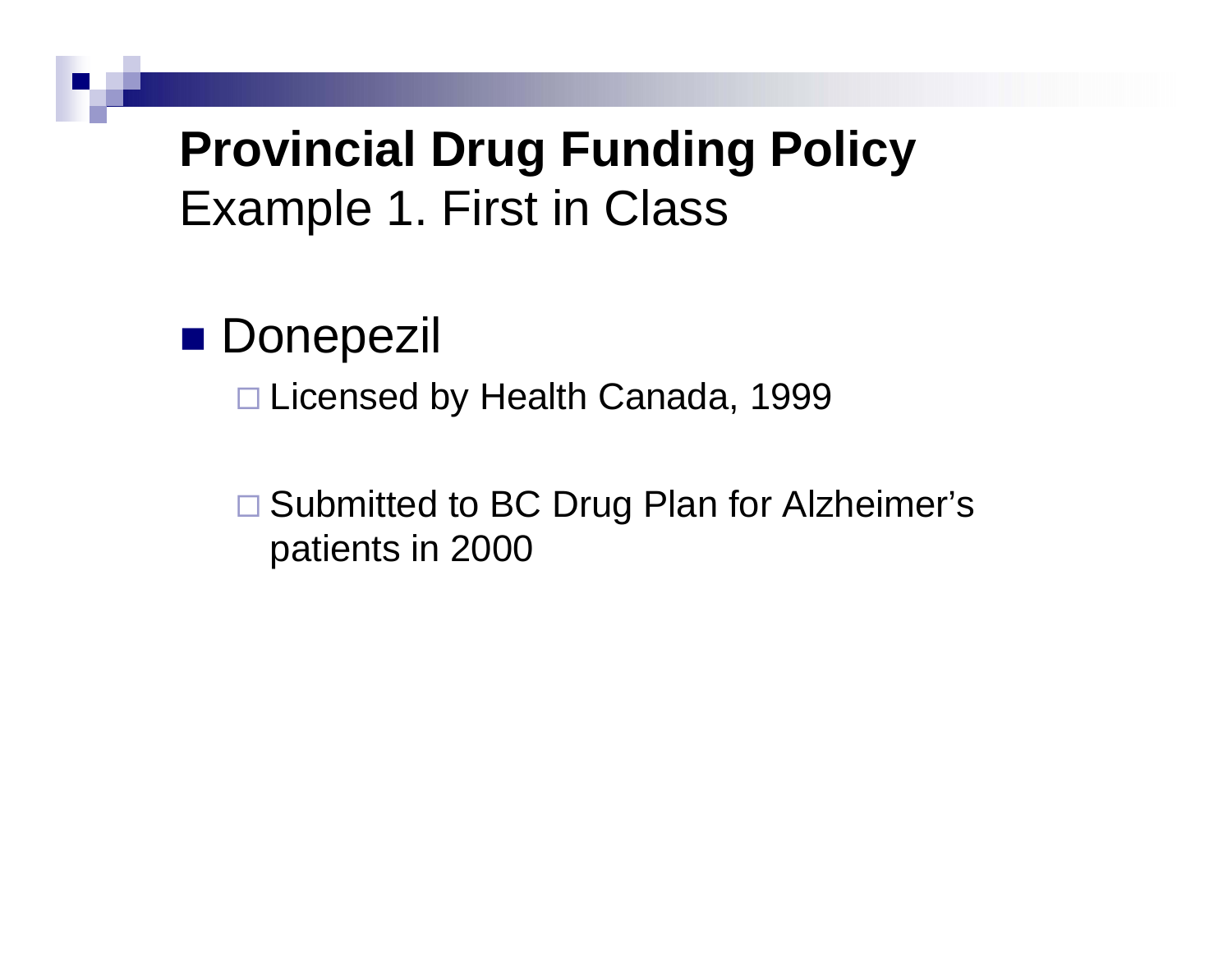#### **Provincial Drug Funding Policy** Example 1. First in Class (Donepezil)

- Evaluative Framework
	- **□RCTs versus placebo**
	- Outcome measures needed:
		- $\blacksquare$  delay entry into nursing homes
		- **Example 1 delay mental or functional deterioration**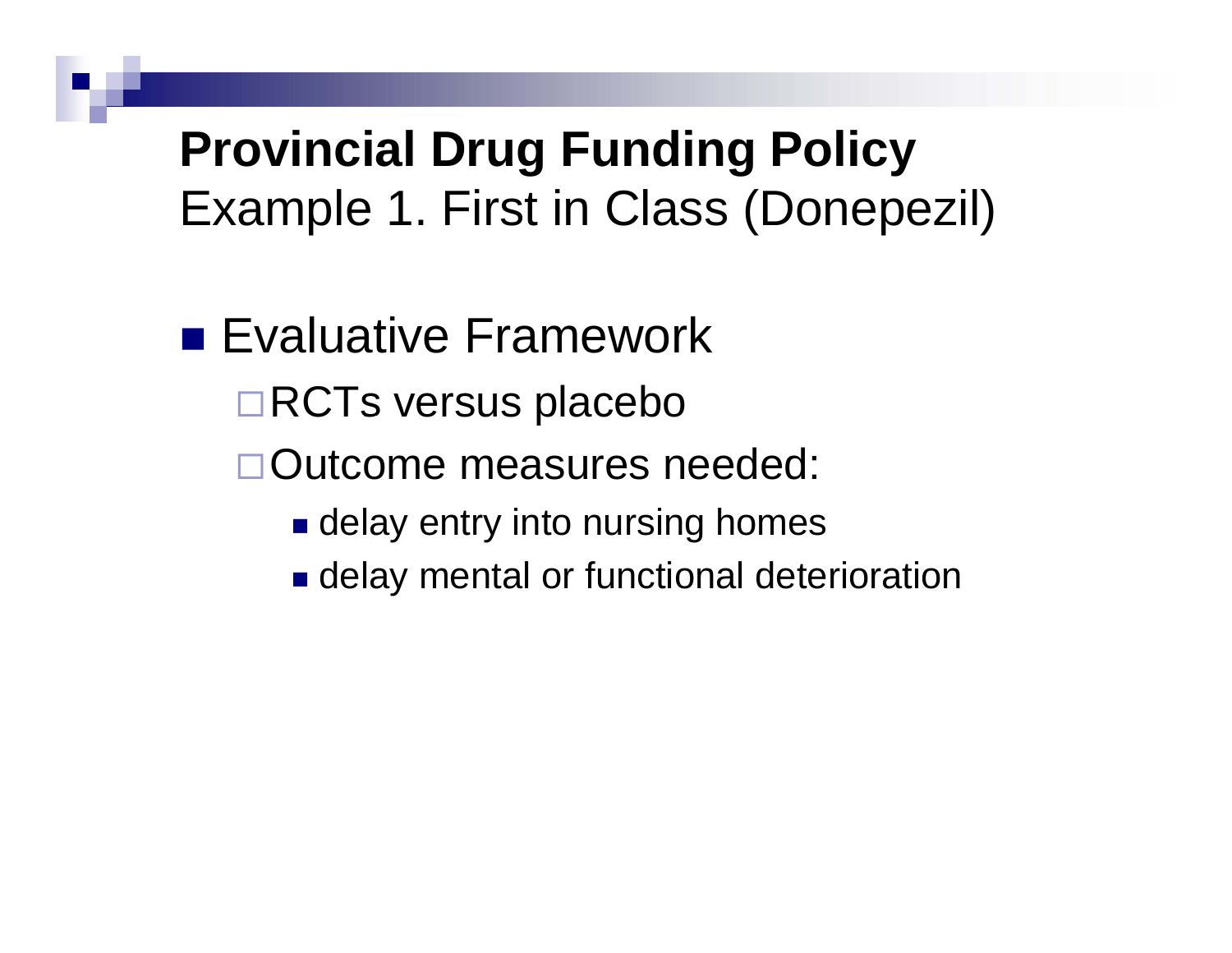#### **Provincial Drug Funding Policy** Example 1. First in Class (Donepezil)

#### ■ Evidence

□ No clinically significant benefit **□ Significant increase in serious harm** 

### ■ BC Policy: **Do Not List**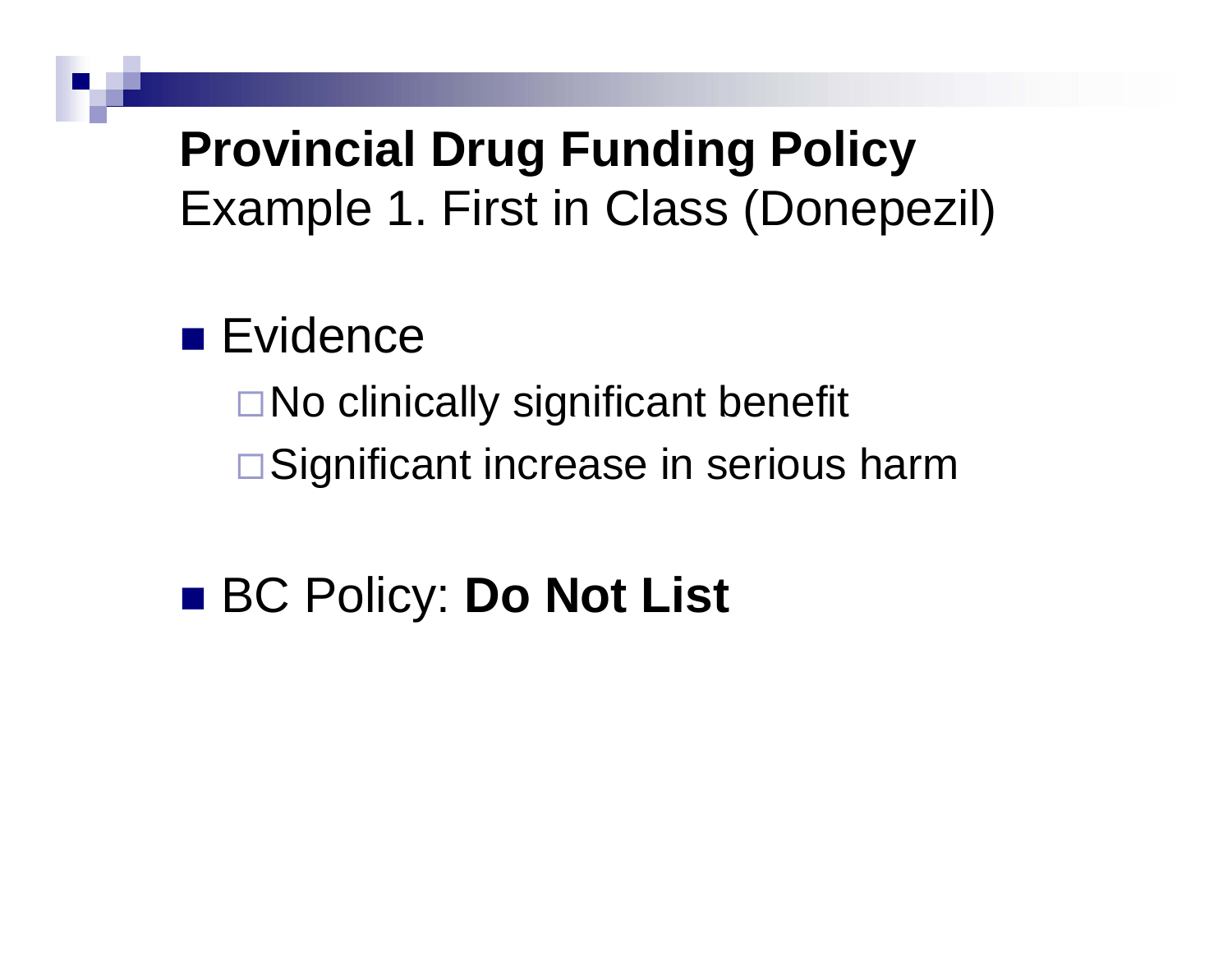#### **Provincial Drug Funding Policy** Example 1. First in Class (TZDs)

- Rosi- and Pio-glitazone
- **Exaluative framework** □RCTs versus placebo Outcome measrues:
	- **Exercepted glycemic surrogates**

#### BC Policy: **eventually Listed**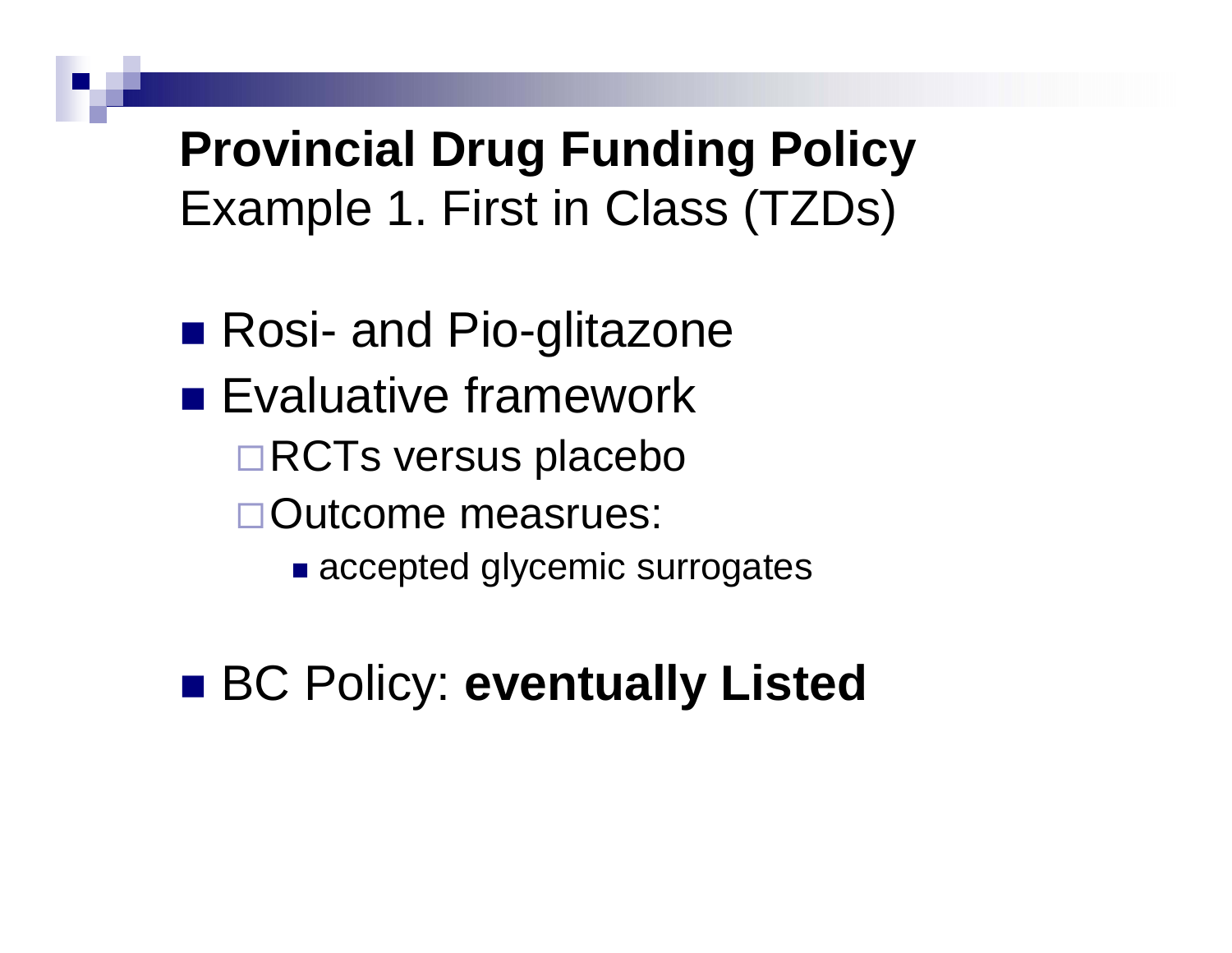- Most common (90%)
- **Exaluative framework** 
	- **□ <u>No</u> price premium**
	- □Price premium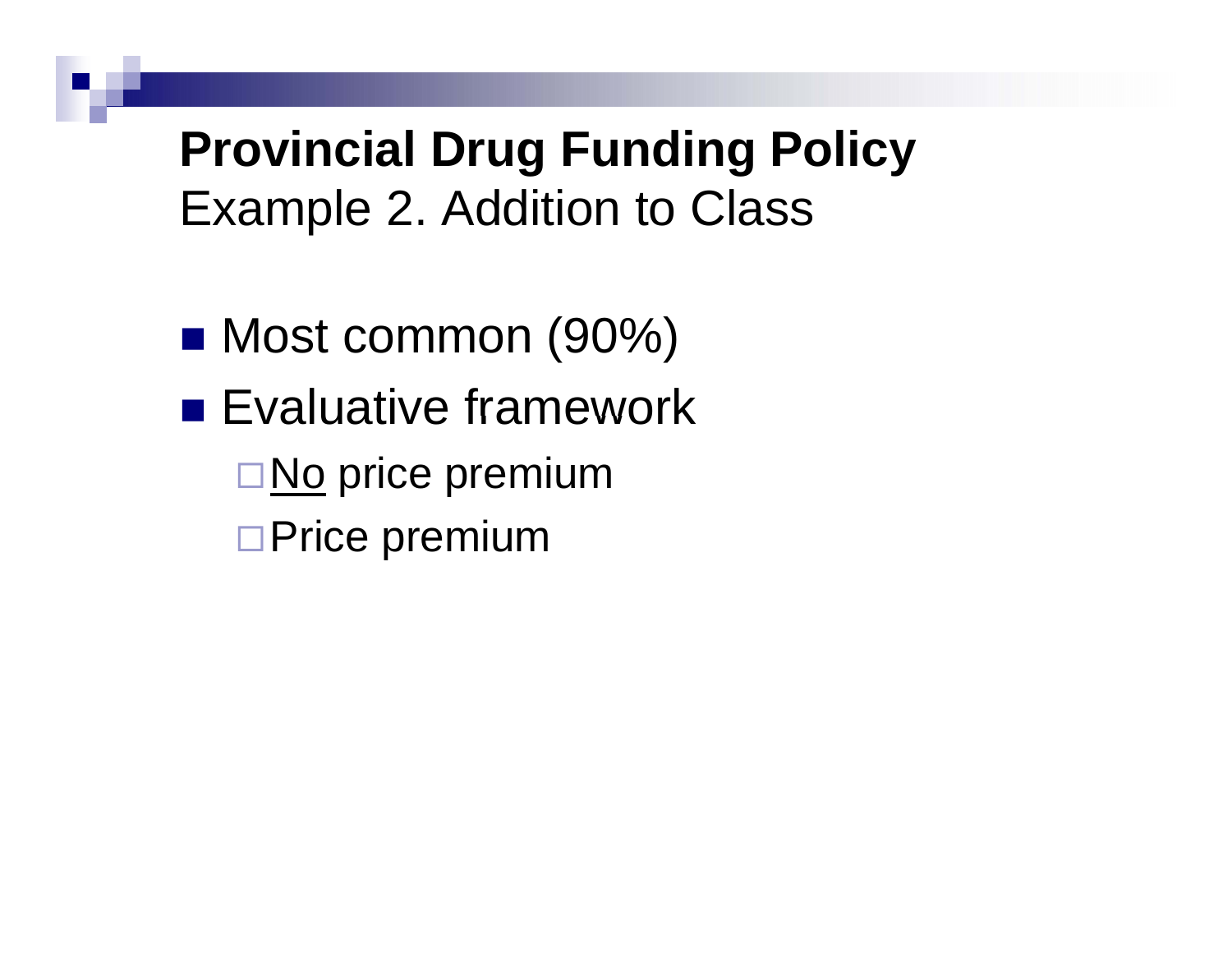- **No price premium** 
	- **□Evaluative framework** 
		- Accept RCTs versus placebo
		- **Include observational data on harm**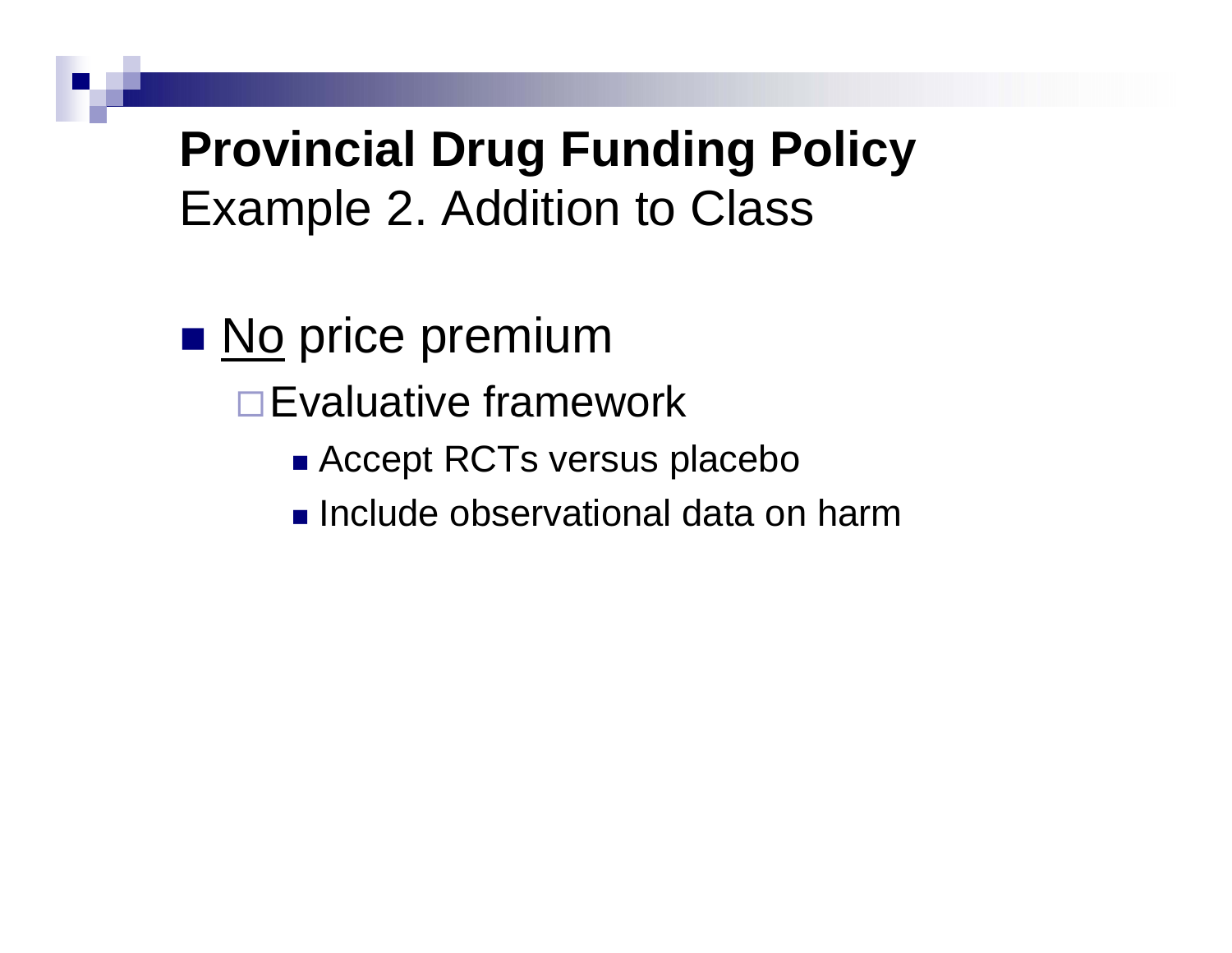- **No price premium**
- Many drugs and classes
	- $\Box$ Triptans
	- **□**Statins
	- Anti-psychotics
	- Anti-depressants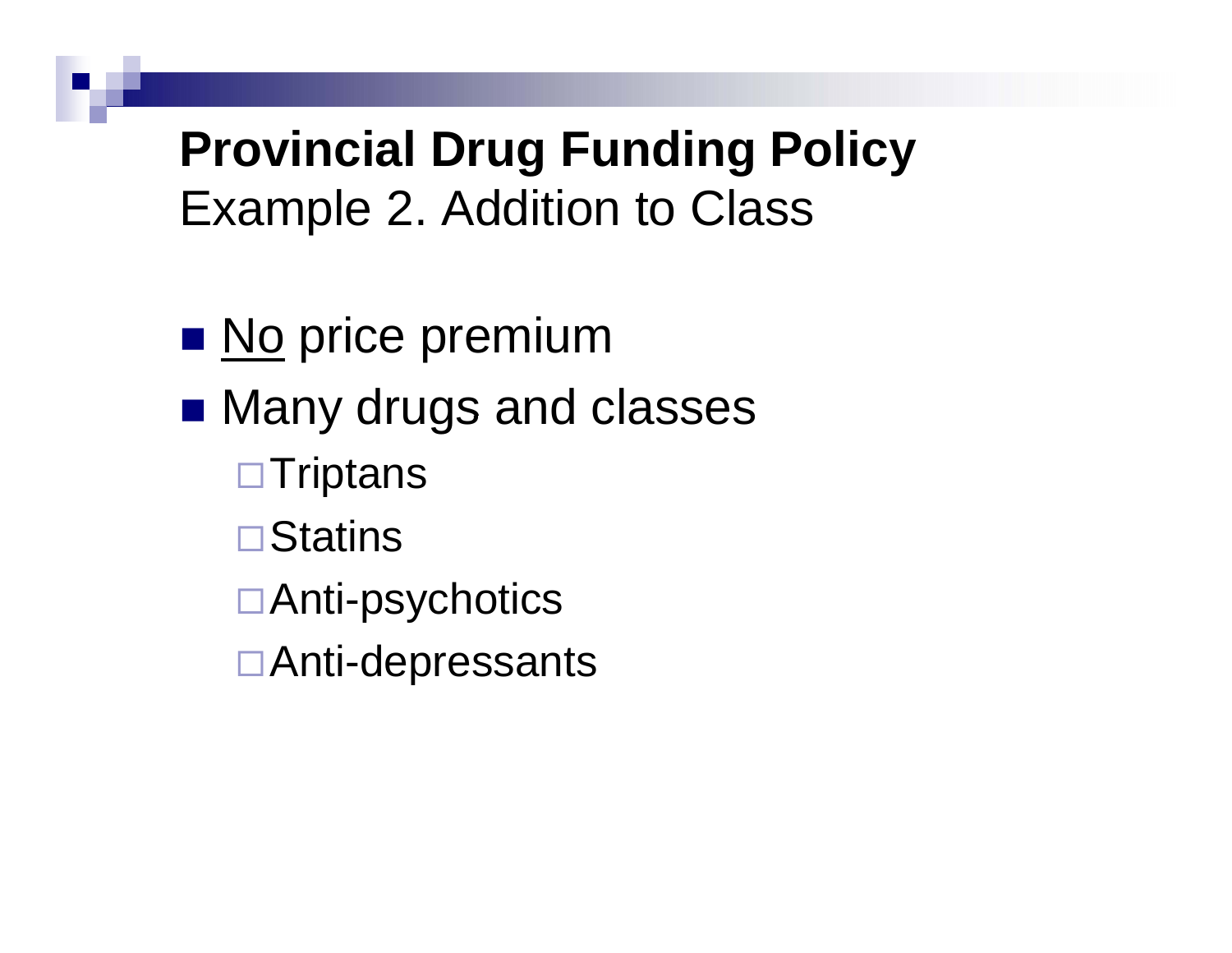- **No price premium**
- $\blacksquare$  RCT and non-RCT evidence
	- $\Box$ Triptans
		- Eletriptan ECG
	- **□Statins** 
		- Cirivastatin -rhabdomyolysis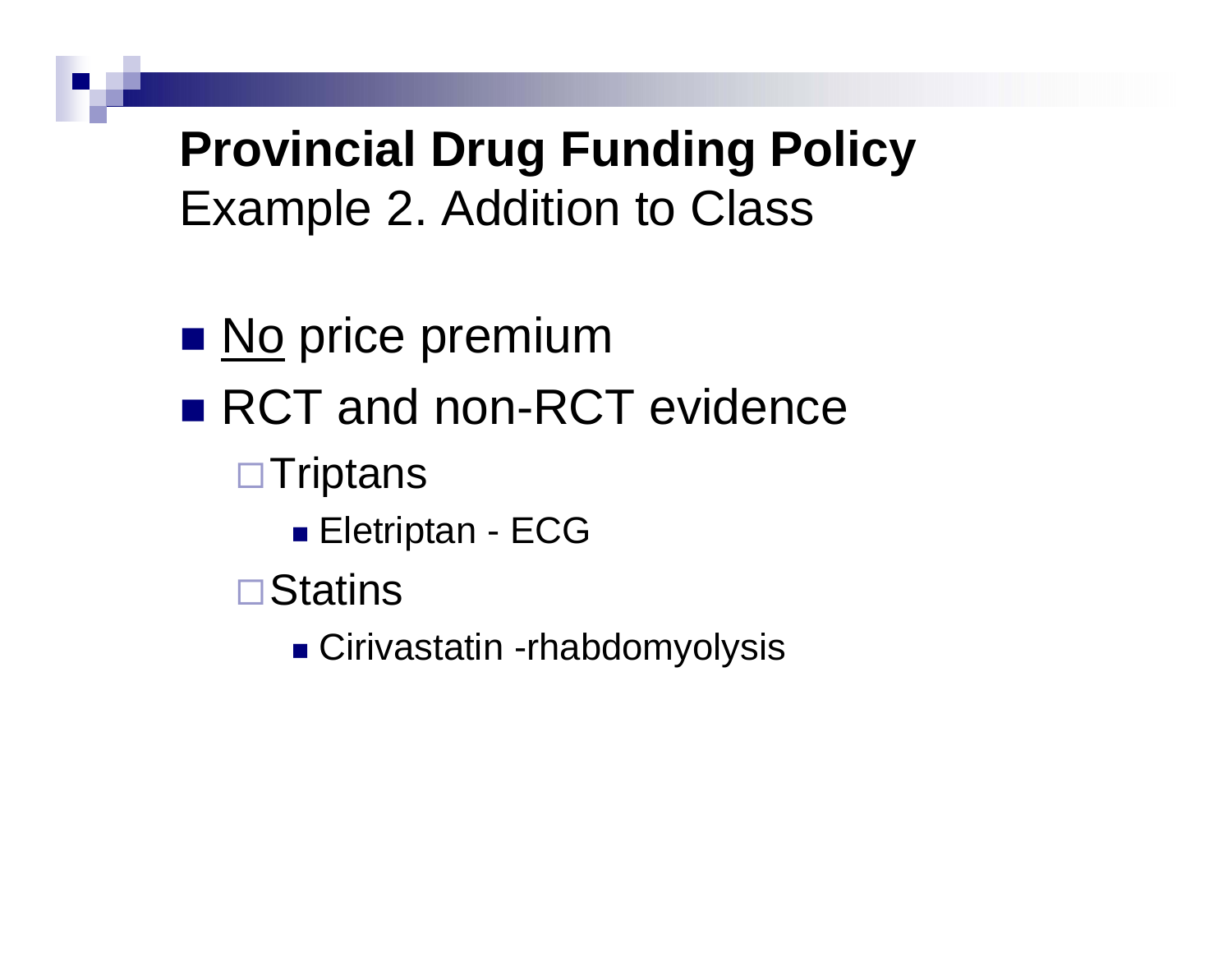**Price premium** 

□ Rofecoxib and Celecoxib

- Licensed in Canada, 1999-2000
- 10 NSAIDs already funded
- Marketed as

 $\square$  Equal efficacy

□ Less harm (justification for higher price)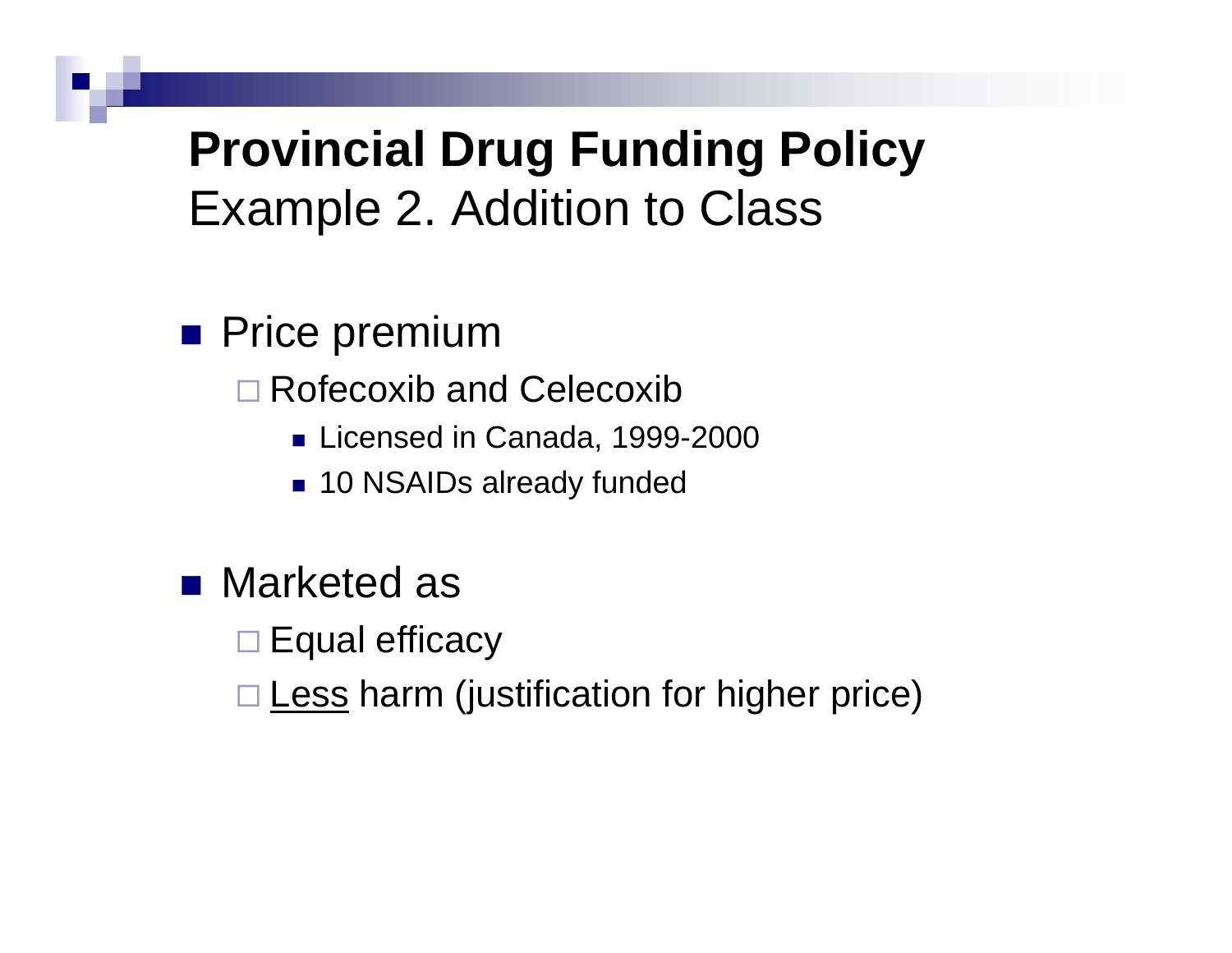- **Price premium** 
	- **□ Rofecoxib and Celecoxib**
	- **□Evaluative framework** 
		- "me-too" NSAIDs
		- RCT, active comparator
		- **Burgious morbidity outcomes**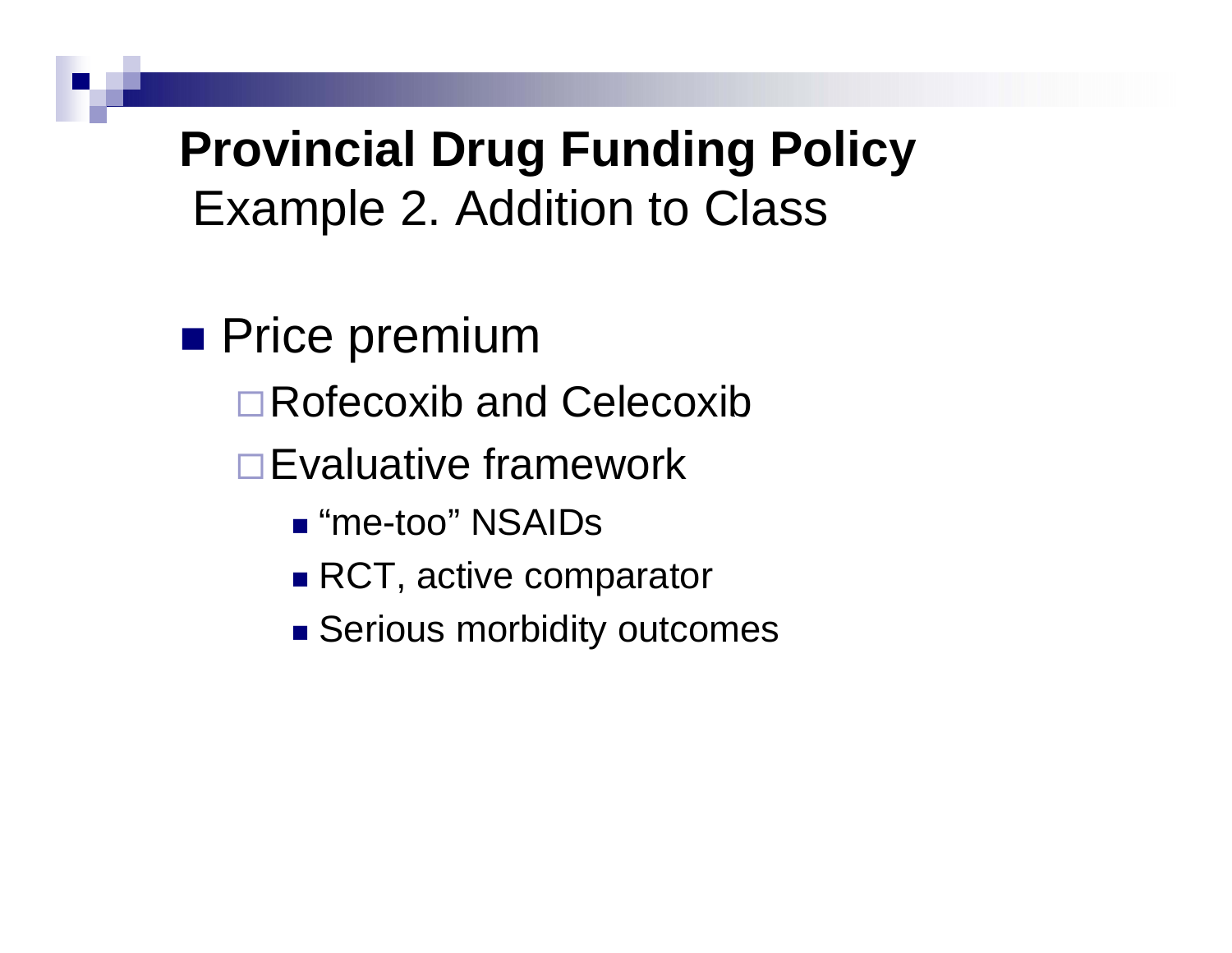# **Provincial Drug Funding Policy**

Example 2. Addition to Class

#### ■ Evidence

**□ Rofecoxib and Celecoxib** 

- Small serious GI benefit (rofecoxib)
- **n** increased overall serious harm

#### **Policy: Do Not List**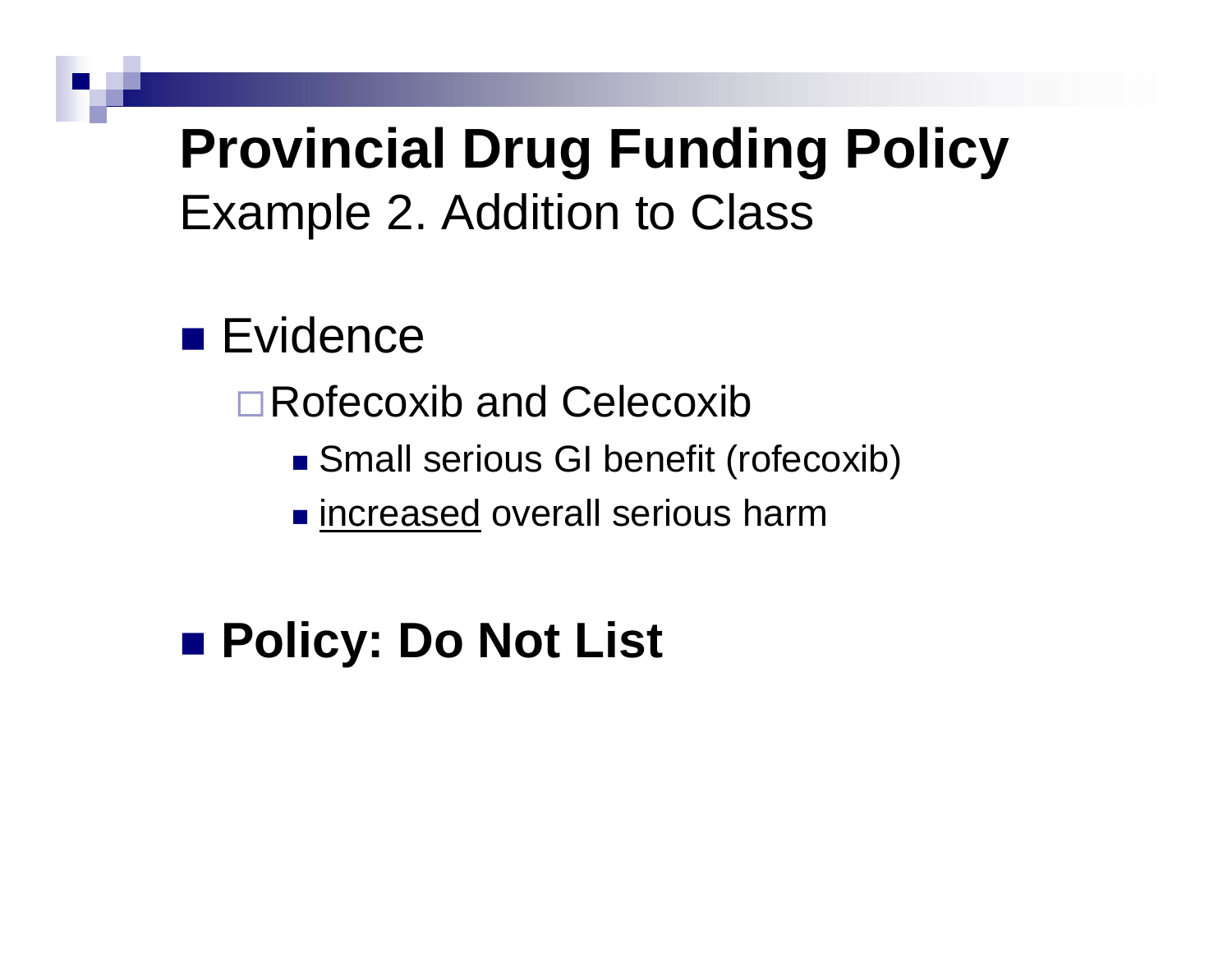**Ongoing policy process □ Rofecoxib and Celecoxib** 

- **Evaluative framework**  $\Box$  Unchanged – RCT evidence
- **Policy: List, 3rd Line**

**political reasons**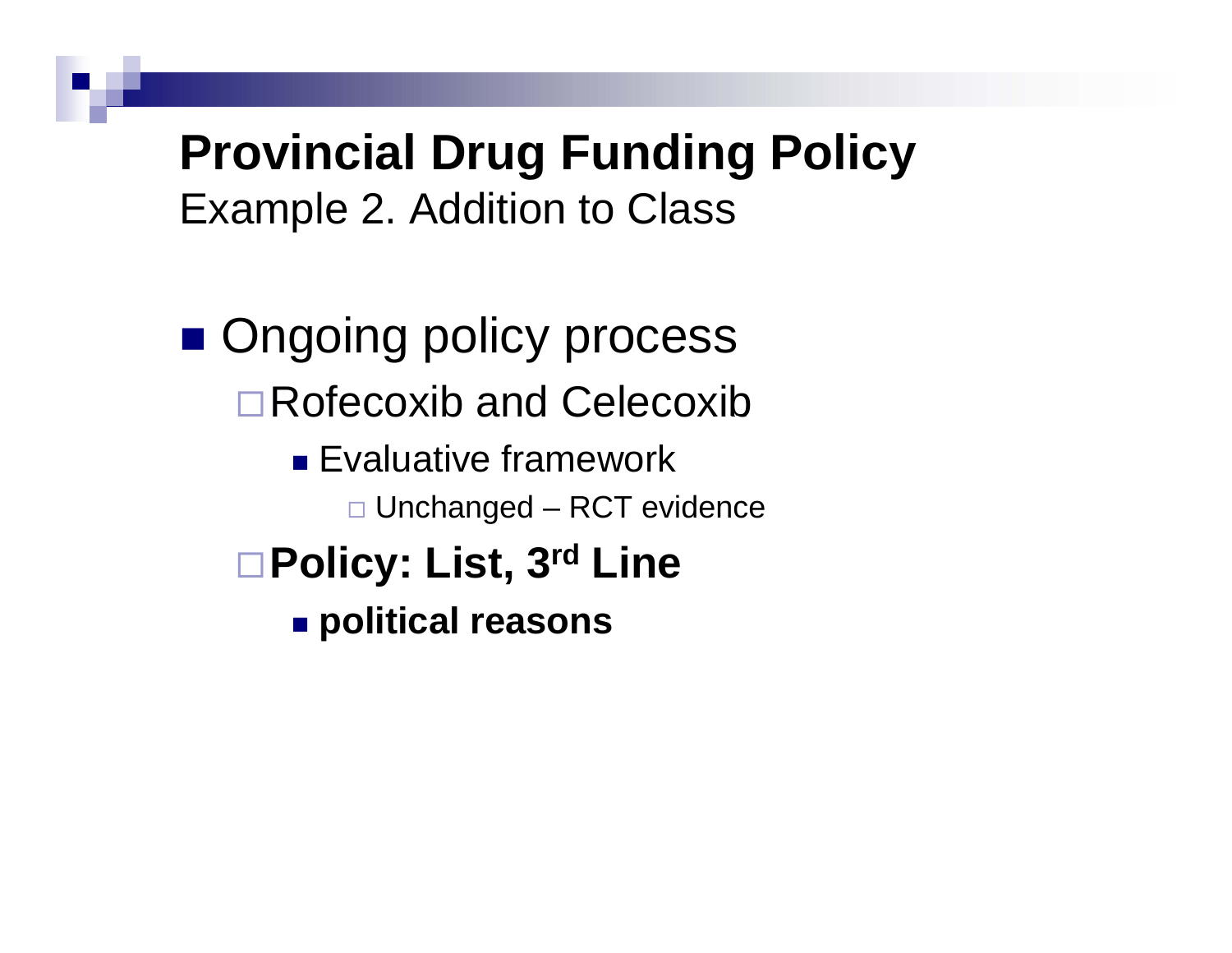■ Final Chapter

- Rofecoxib
- **□Evaluative framework** 
	- Unchanged
	- Full RCT reporting
		- $\Box$  Increased overall harm (MI > GI benefit)

#### **Withdrawn from market**

Also lawsuits USA